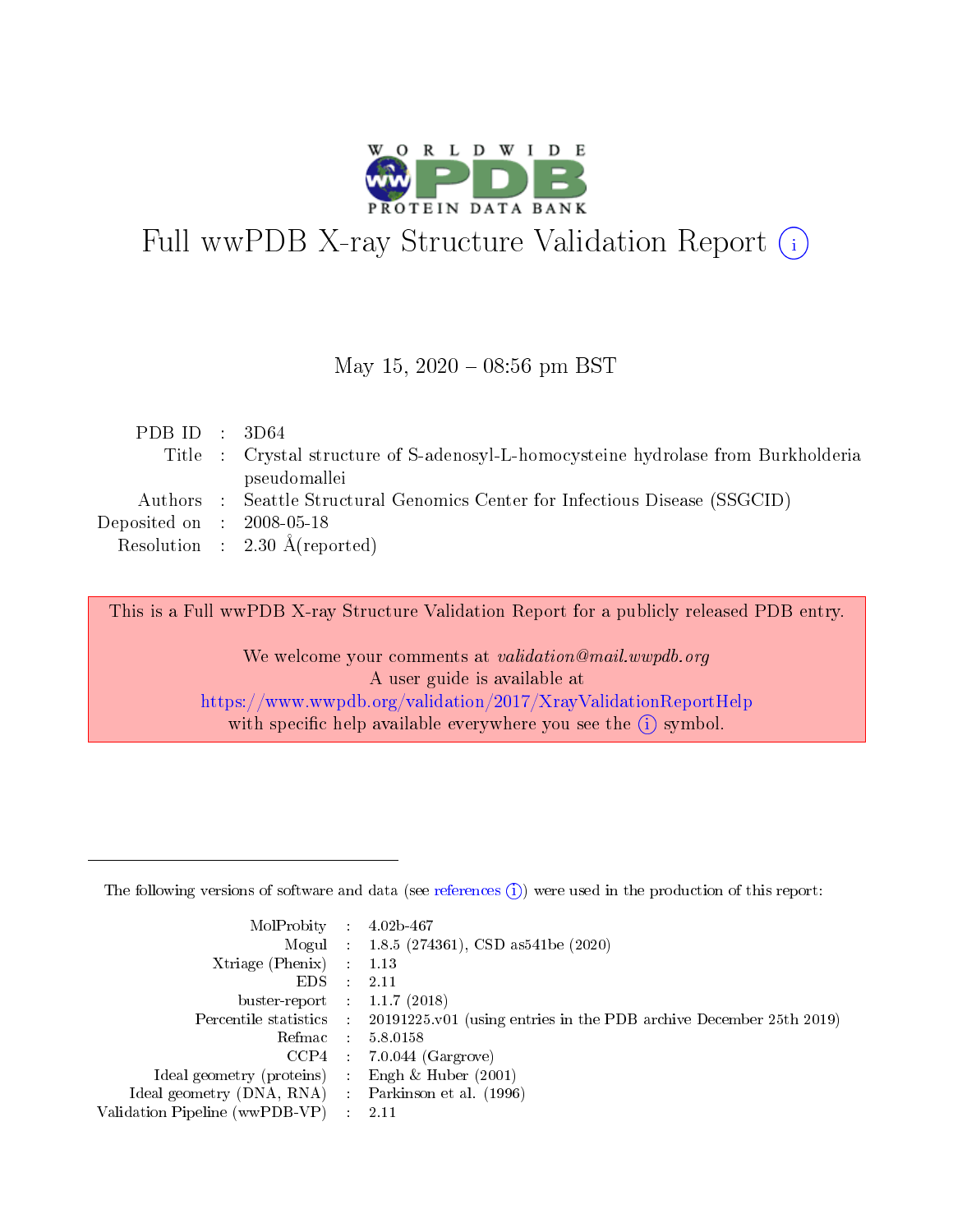# 1 [O](https://www.wwpdb.org/validation/2017/XrayValidationReportHelp#overall_quality)verall quality at a glance  $(i)$

The following experimental techniques were used to determine the structure: X-RAY DIFFRACTION

The reported resolution of this entry is 2.30 Å.

Percentile scores (ranging between 0-100) for global validation metrics of the entry are shown in the following graphic. The table shows the number of entries on which the scores are based.



| Metric                | Whole archive<br>$(\#\text{Entries})$ | Similar resolution<br>$(\#\text{Entries},\,\text{resolution}\,\,\text{range}(\textup{\AA}))$ |
|-----------------------|---------------------------------------|----------------------------------------------------------------------------------------------|
| $R_{free}$            | 130704                                | $5042$ $(2.30-2.30)$                                                                         |
| Clashscore            | 141614                                | $5643(2.30-2.30)$                                                                            |
| Ramachandran outliers | 138981                                | $5575(2.30-2.30)$                                                                            |
| Sidechain outliers    | 138945                                | $5575(2.30-2.30)$                                                                            |
| RSRZ outliers         | 127900                                | $4938(2.30-2.30)$                                                                            |

The table below summarises the geometric issues observed across the polymeric chains and their fit to the electron density. The red, orange, yellow and green segments on the lower bar indicate the fraction of residues that contain outliers for  $>=3, 2, 1$  and 0 types of geometric quality criteria respectively. A grey segment represents the fraction of residues that are not modelled. The numeric value for each fraction is indicated below the corresponding segment, with a dot representing fractions  $\epsilon=5\%$  The upper red bar (where present) indicates the fraction of residues that have poor fit to the electron density. The numeric value is given above the bar.

| Mol | $Chain$ Length | Quality of chain |          |
|-----|----------------|------------------|----------|
|     | 494            | 86%              | 7% • 6%  |
|     | 494            | $\%$<br>86%      | 6%<br>7% |

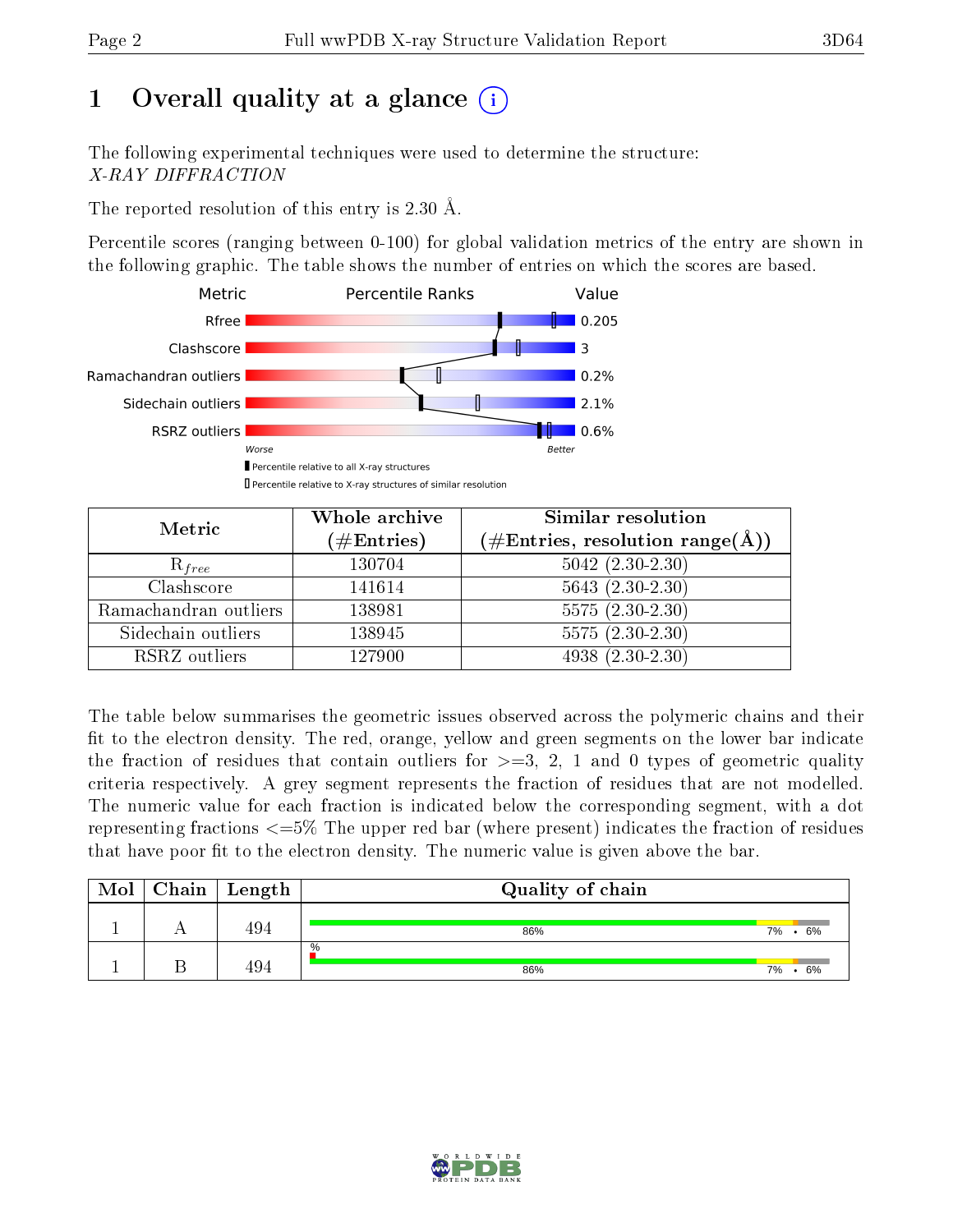# 2 Entry composition (i)

There are 3 unique types of molecules in this entry. The entry contains 7992 atoms, of which 0 are hydrogens and 0 are deuteriums.

In the tables below, the ZeroOcc column contains the number of atoms modelled with zero occupancy, the AltConf column contains the number of residues with at least one atom in alternate conformation and the Trace column contains the number of residues modelled with at most 2 atoms.

Molecule 1 is a protein called Adenosylhomocysteinase.

| Mol | Chain $\vert$ | Residues | Atoms         |              |     |       |    | $ZeroOcc \mid AltConf \mid Trace$ |  |
|-----|---------------|----------|---------------|--------------|-----|-------|----|-----------------------------------|--|
|     |               | 462      | Total<br>3598 | 2281 625 676 |     |       | 16 |                                   |  |
|     |               | 462      | Total<br>3598 | 2280         | 624 | - 678 | 16 |                                   |  |

| Residue        | Modelled                | Actual                   | Comment               | Reference                                |
|----------------|-------------------------|--------------------------|-----------------------|------------------------------------------|
| $-20$          | <b>MET</b>              | $\overline{\phantom{0}}$ | <b>EXPRESSION TAG</b> | UNP Q3JY79                               |
| $-19$          | <b>ALA</b>              | L.                       | <b>EXPRESSION TAG</b> | <b>UNP</b><br>Q3JY79                     |
| $-18$          | <b>HIS</b>              |                          | <b>EXPRESSION TAG</b> | <b>UNP</b><br>Q3JY79                     |
| $-17$          | <b>HIS</b>              |                          | <b>EXPRESSION TAG</b> | <b>UNP</b><br>Q3JY79                     |
| $\mbox{-}16$   | <b>HIS</b>              | L.                       | <b>EXPRESSION TAG</b> | UNP<br>$Q3J\overline{Y79}$               |
| $-15$          | <b>HIS</b>              | $\overline{a}$           | <b>EXPRESSION TAG</b> | <b>UNP</b><br>Q3JY79                     |
| $-14$          | <b>HIS</b>              | ÷,                       | <b>EXPRESSION TAG</b> | UNP<br>Q3JY79                            |
| $-13$          | <b>HIS</b>              | ÷,                       | <b>EXPRESSION TAG</b> | <b>UNP</b><br>Q3JY79                     |
| $-12$          | <b>MET</b>              | L,                       | <b>EXPRESSION TAG</b> | UNP<br>Q3JY79                            |
| $-11$          | <b>GLY</b>              |                          | <b>EXPRESSION TAG</b> | <b>UNP</b><br>Q3JY79                     |
| $-10$          | <b>THR</b>              | $\overline{a}$           | <b>EXPRESSION TAG</b> | <b>UNP</b><br>Q3JY79                     |
| $-9$           | <b>LEU</b>              | L,                       | <b>EXPRESSION TAG</b> | UNP<br>Q3JY79                            |
| $-8$           | GLU                     | ÷,                       | <b>EXPRESSION TAG</b> | <b>UNP</b><br>Q3JY79                     |
| $-7$           | ALA                     | ä,                       | <b>EXPRESSION TAG</b> | Q3JY79<br>UNP                            |
| $-6$           | <b>GLN</b>              | ä,                       |                       | UNP<br>Q3JY79                            |
| $-5$           | <b>THR</b>              | ÷,                       | <b>EXPRESSION TAG</b> | <b>UNP</b><br>Q3JY79                     |
| $-4$           | $\overline{\text{GLN}}$ |                          | <b>EXPRESSION TAG</b> | <b>UNP</b><br>$\overline{\text{Q3JY79}}$ |
| $-3$           | <b>GLY</b>              |                          | <b>EXPRESSION TAG</b> | <b>UNP</b><br>Q3JY79                     |
| $-2$           | PRO                     | $\overline{a}$           | <b>EXPRESSION TAG</b> | $\overline{\text{UNP}}$<br>Q3JY79        |
| $-1$           | $\overline{\text{GLY}}$ | $\overline{a}$           | <b>EXPRESSION TAG</b> | <b>UNP</b><br>$Q3J\overline{Y79}$        |
| $\overline{0}$ | <b>SER</b>              | ÷,                       | <b>EXPRESSION TAG</b> | <b>UNP</b><br>Q3JY79                     |
| $-20$          | MET                     | ÷,                       | <b>EXPRESSION TAG</b> | UNP<br>Q3JY79                            |
| $-19$          | <b>ALA</b>              | ÷,                       | <b>EXPRESSION TAG</b> | <b>UNP</b><br>Q3JY79                     |
| $-18$          | <b>HIS</b>              | $\equiv$                 | <b>EXPRESSION TAG</b> | <b>UNP</b><br>$Q3J\overline{Y79}$        |
| $-17$          | <b>HIS</b>              |                          | <b>EXPRESSION TAG</b> | UNP<br>Q3JY79                            |
|                |                         |                          |                       | <b>EXPRESSION TAG</b>                    |

There are 42 discrepancies between the modelled and reference sequences:

Continued on next page...

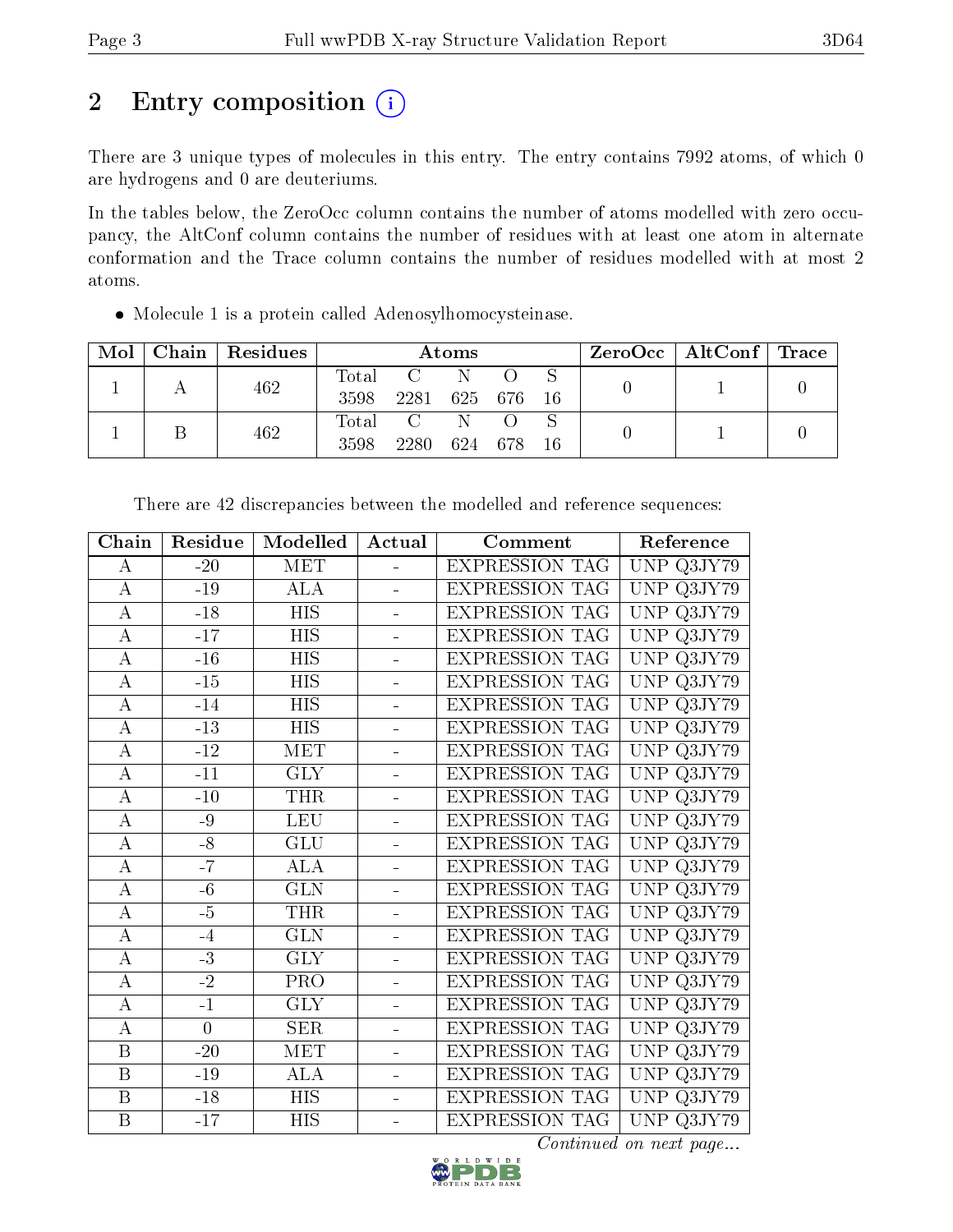| Chain            | Residue  | Modelled                | Actual | Comment               | Reference  |
|------------------|----------|-------------------------|--------|-----------------------|------------|
| Β                | $-16$    | <b>HIS</b>              |        | <b>EXPRESSION TAG</b> | UNP Q3JY79 |
| B                | $-15$    | <b>HIS</b>              |        | <b>EXPRESSION TAG</b> | UNP Q3JY79 |
| B                | $-14$    | <b>HIS</b>              |        | <b>EXPRESSION TAG</b> | UNP Q3JY79 |
| B                | $-13$    | <b>HIS</b>              |        | <b>EXPRESSION TAG</b> | UNP Q3JY79 |
| $\boldsymbol{B}$ | $-12$    | $\overline{\text{MET}}$ |        | <b>EXPRESSION TAG</b> | UNP Q3JY79 |
| $\boldsymbol{B}$ | $-11$    | <b>GLY</b>              |        | <b>EXPRESSION TAG</b> | UNP Q3JY79 |
| B                | $-10$    | THR                     |        | <b>EXPRESSION TAG</b> | UNP Q3JY79 |
| $\boldsymbol{B}$ | $-9$     | <b>LEU</b>              |        | <b>EXPRESSION TAG</b> | UNP Q3JY79 |
| B                | $-8$     | <b>GLU</b>              |        | <b>EXPRESSION TAG</b> | UNP Q3JY79 |
| B                | $-7$     | ALA                     |        | <b>EXPRESSION TAG</b> | UNP Q3JY79 |
| $\mathbf B$      | $-6$     | <b>GLN</b>              |        | <b>EXPRESSION TAG</b> | UNP Q3JY79 |
| B                | $-5$     | <b>THR</b>              |        | <b>EXPRESSION TAG</b> | UNP Q3JY79 |
| $\mathbf B$      | $-4$     | <b>GLN</b>              |        | <b>EXPRESSION TAG</b> | UNP Q3JY79 |
| B                | $-3$     | <b>GLY</b>              |        | <b>EXPRESSION TAG</b> | UNP Q3JY79 |
| B                | $-2$     | PRO                     |        | <b>EXPRESSION TAG</b> | UNP Q3JY79 |
| B                | $-1$     | <b>GLY</b>              |        | <b>EXPRESSION TAG</b> | UNP Q3JY79 |
| B                | $\theta$ | <b>SER</b>              |        | <b>EXPRESSION TAG</b> | UNP Q3JY79 |

Continued from previous page...

 Molecule 2 is NICOTINAMIDE-ADENINE-DINUCLEOTIDE (three-letter code: NAD) (formula:  $\mathrm{C}_{21}\mathrm{H}_{27}\mathrm{N}_{7}\mathrm{O}_{14}\mathrm{P}_{2}).$ 



|  |  | Mol   Chain   Residues | <b>Atoms</b>  |         |  |           | ZeroOcc   AltConf |  |  |
|--|--|------------------------|---------------|---------|--|-----------|-------------------|--|--|
|  |  |                        | Total C N O P |         |  |           |                   |  |  |
|  |  |                        | 44            |         |  | 21 7 14 2 |                   |  |  |
|  |  |                        | Total C N O P |         |  |           |                   |  |  |
|  |  | 44                     |               | 21 7 14 |  |           |                   |  |  |

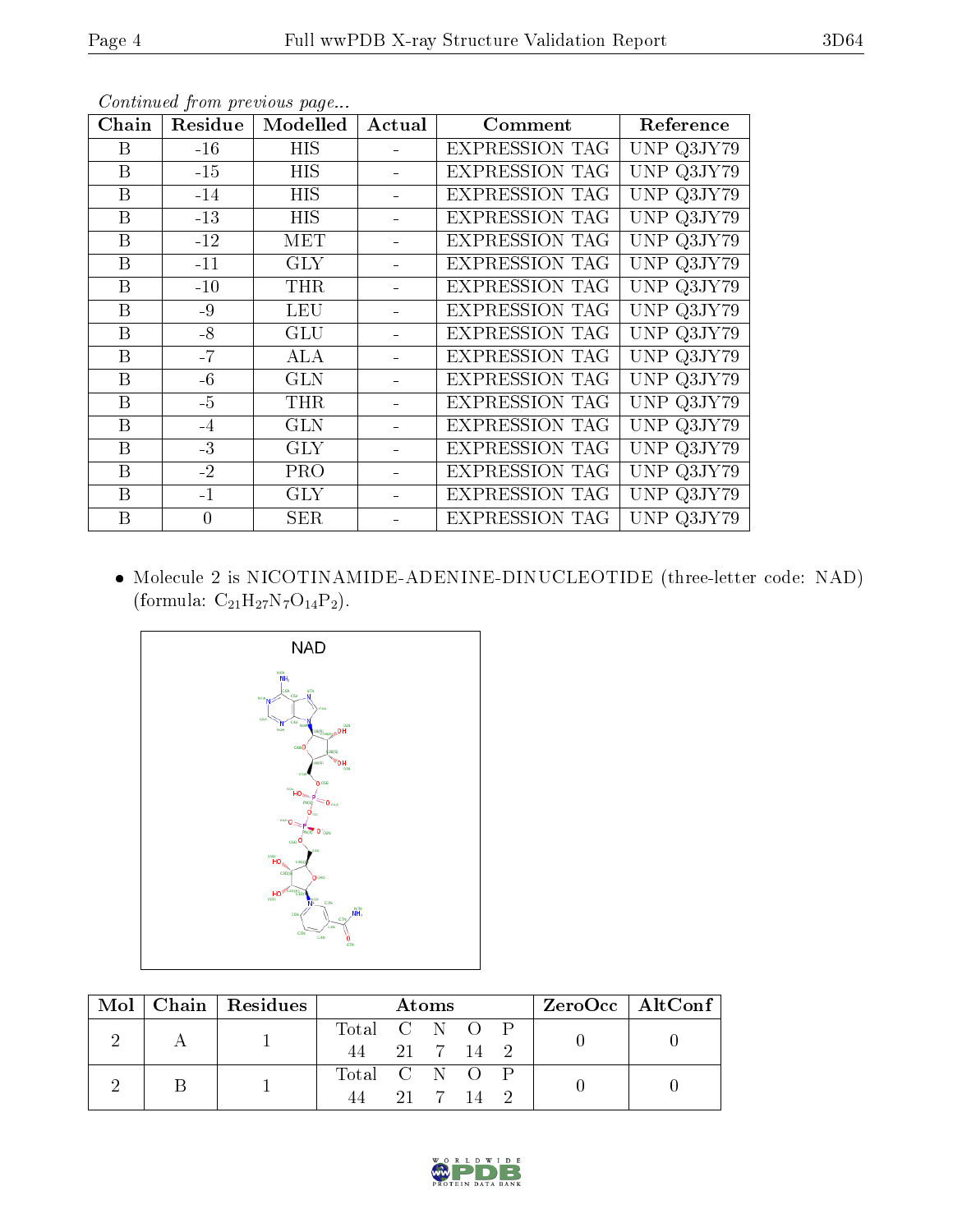$\bullet\,$  Molecule 3 is water.

|  | Mol   Chain   Residues | Atoms               | $ZeroOcc \mid AltConf \mid$ |
|--|------------------------|---------------------|-----------------------------|
|  | 369                    | Total<br>369<br>369 |                             |
|  | 339                    | Total<br>339<br>339 |                             |

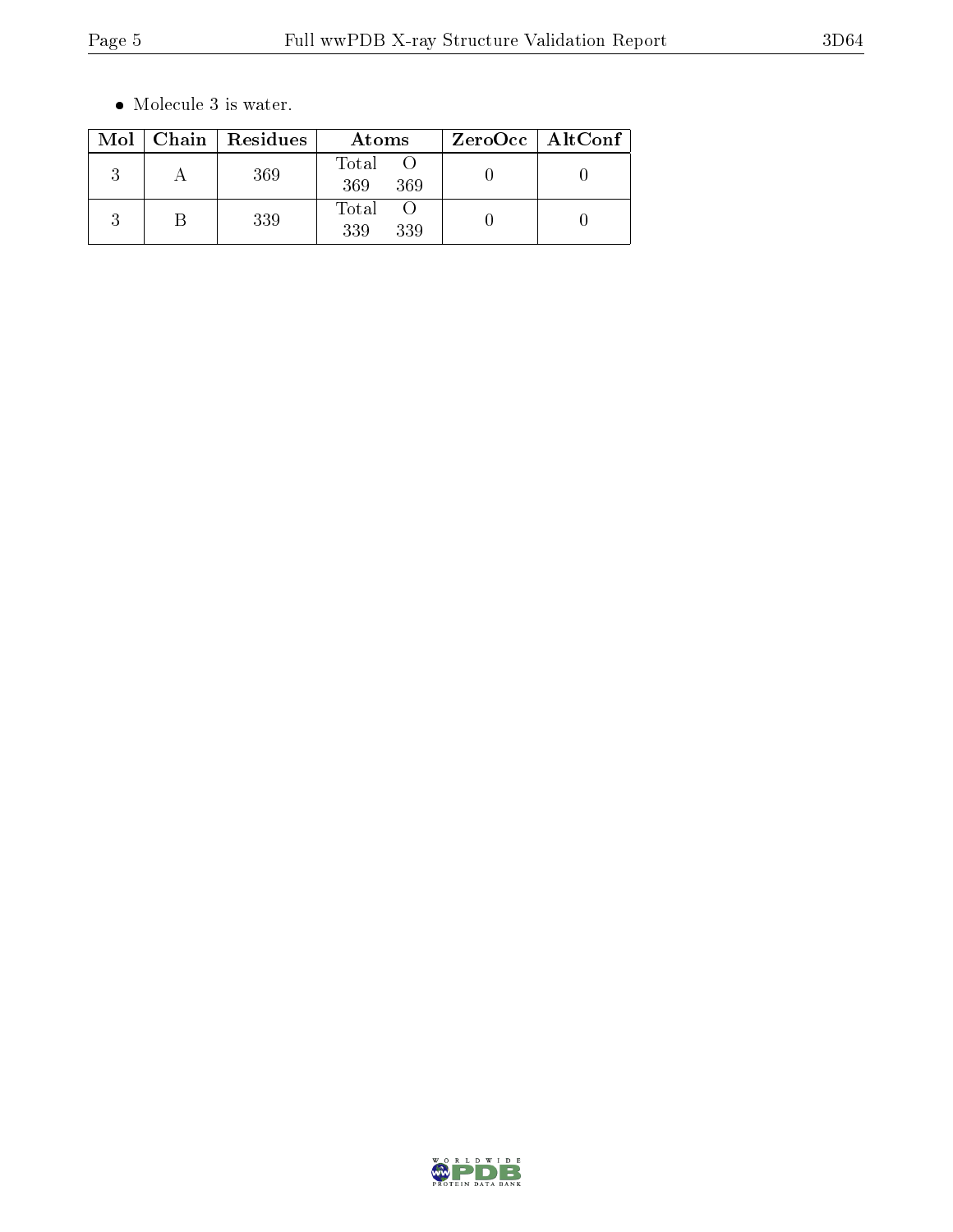# 3 Residue-property plots  $(i)$

These plots are drawn for all protein, RNA and DNA chains in the entry. The first graphic for a chain summarises the proportions of the various outlier classes displayed in the second graphic. The second graphic shows the sequence view annotated by issues in geometry and electron density. Residues are color-coded according to the number of geometric quality criteria for which they contain at least one outlier: green  $= 0$ , yellow  $= 1$ , orange  $= 2$  and red  $= 3$  or more. A red dot above a residue indicates a poor fit to the electron density (RSRZ  $> 2$ ). Stretches of 2 or more consecutive residues without any outlier are shown as a green connector. Residues present in the sample, but not in the model, are shown in grey.



• Molecule 1: Adenosylhomocysteinase

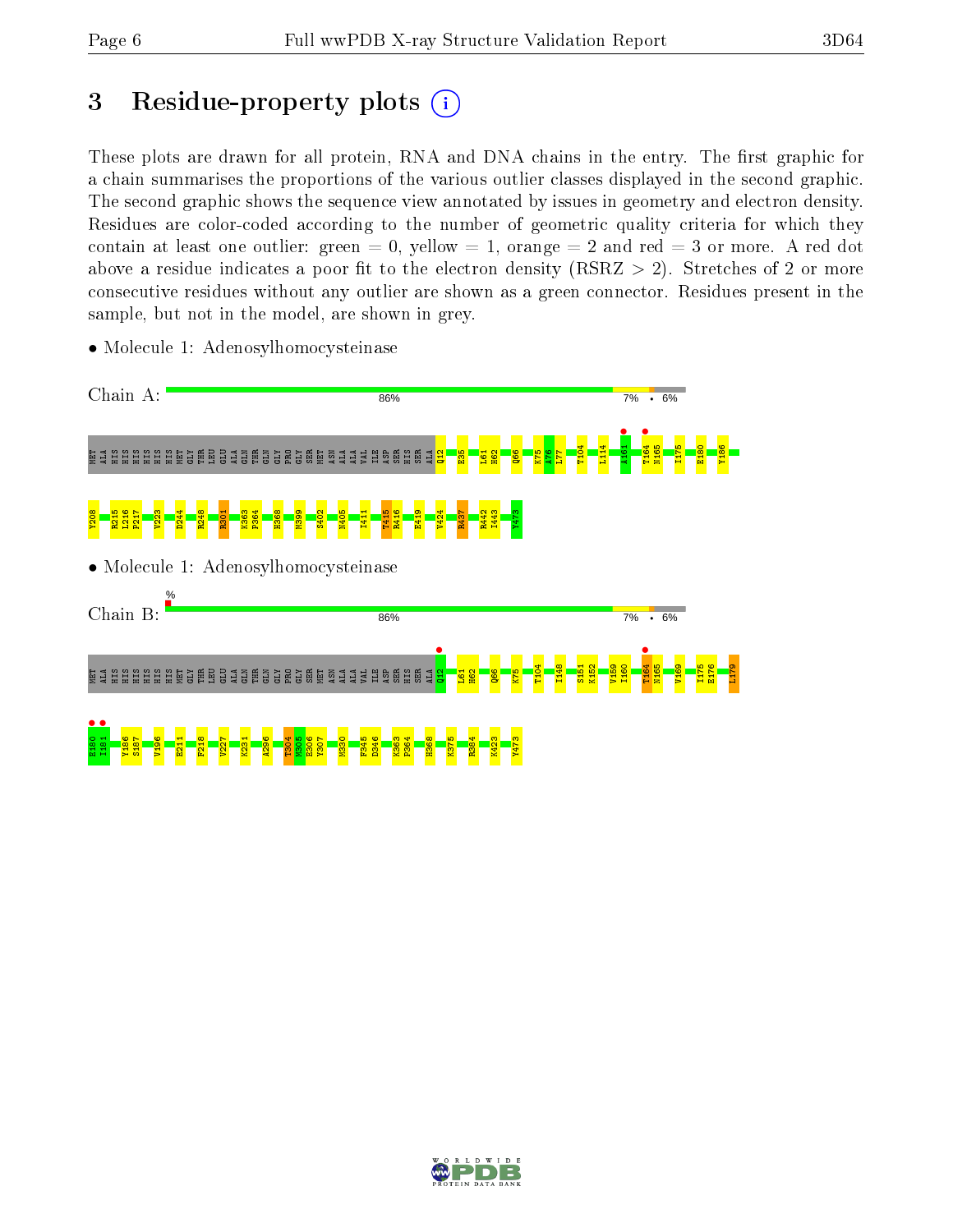# 4 Data and refinement statistics  $(i)$

| Property                                                             | Value                                                      | Source     |
|----------------------------------------------------------------------|------------------------------------------------------------|------------|
| Space group                                                          | P 32 2 1                                                   | Depositor  |
| Cell constants                                                       | $186.36\rm\AA$<br>$186.36\text{\AA}$<br>$104.40\text{\AA}$ |            |
| a, b, c, $\alpha$ , $\beta$ , $\gamma$                               | $90.00^\circ$<br>$90.00^\circ$<br>$120.00^{\circ}$         | Depositor  |
| Resolution $(A)$                                                     | 50.00<br>$-2.30$                                           | Depositor  |
|                                                                      | 49.67<br>$-2.30$                                           | <b>EDS</b> |
| % Data completeness                                                  | $100.0 (50.00 - 2.30)$                                     | Depositor  |
| (in resolution range)                                                | $100.0 (49.67 - 2.30)$                                     | <b>EDS</b> |
| $\mathrm{R}_{merge}$                                                 | 0.12                                                       | Depositor  |
| $\mathrm{R}_{sym}$                                                   | (Not available)                                            | Depositor  |
| $\langle I/\sigma(I) \rangle$ <sup>1</sup>                           | $\overline{2.93}$ (at 2.29Å)                               | Xtriage    |
| Refinement program                                                   | <b>REFMAC 5.4.0067</b>                                     | Depositor  |
| $R, R_{free}$                                                        | $\overline{0.171}$ ,<br>0.202                              | Depositor  |
|                                                                      | 0.176<br>0.205<br>$\mathbf{r}$                             | DCC        |
| $R_{free}$ test set                                                  | 4633 reflections $(5.00\%)$                                | wwPDB-VP   |
| Wilson B-factor $(A^2)$                                              | 27.3                                                       | Xtriage    |
| Anisotropy                                                           | 0.064                                                      | Xtriage    |
| Bulk solvent $k_{sol}(e/\mathring{A}^3)$ , $B_{sol}(\mathring{A}^2)$ | 0.34, 41.0                                                 | <b>EDS</b> |
| $L$ -test for twinning <sup>2</sup>                                  | $< L >$ = 0.50, $< L2 >$ = 0.33                            | Xtriage    |
| Estimated twinning fraction                                          | $0.019$ for $-h,-k,l$                                      | Xtriage    |
| $F_o, F_c$ correlation                                               | 0.95                                                       | <b>EDS</b> |
| Total number of atoms                                                | 7992                                                       | wwPDB-VP   |
| Average B, all atoms $(A^2)$                                         | 27.0                                                       | wwPDB-VP   |

Xtriage's analysis on translational NCS is as follows: The largest off-origin peak in the Patterson function is  $2.90\%$  of the height of the origin peak. No significant pseudotranslation is detected.

<sup>&</sup>lt;sup>2</sup>Theoretical values of  $\langle |L| \rangle$ ,  $\langle L^2 \rangle$  for acentric reflections are 0.5, 0.333 respectively for untwinned datasets, and 0.375, 0.2 for perfectly twinned datasets.



<span id="page-6-1"></span><span id="page-6-0"></span><sup>1</sup> Intensities estimated from amplitudes.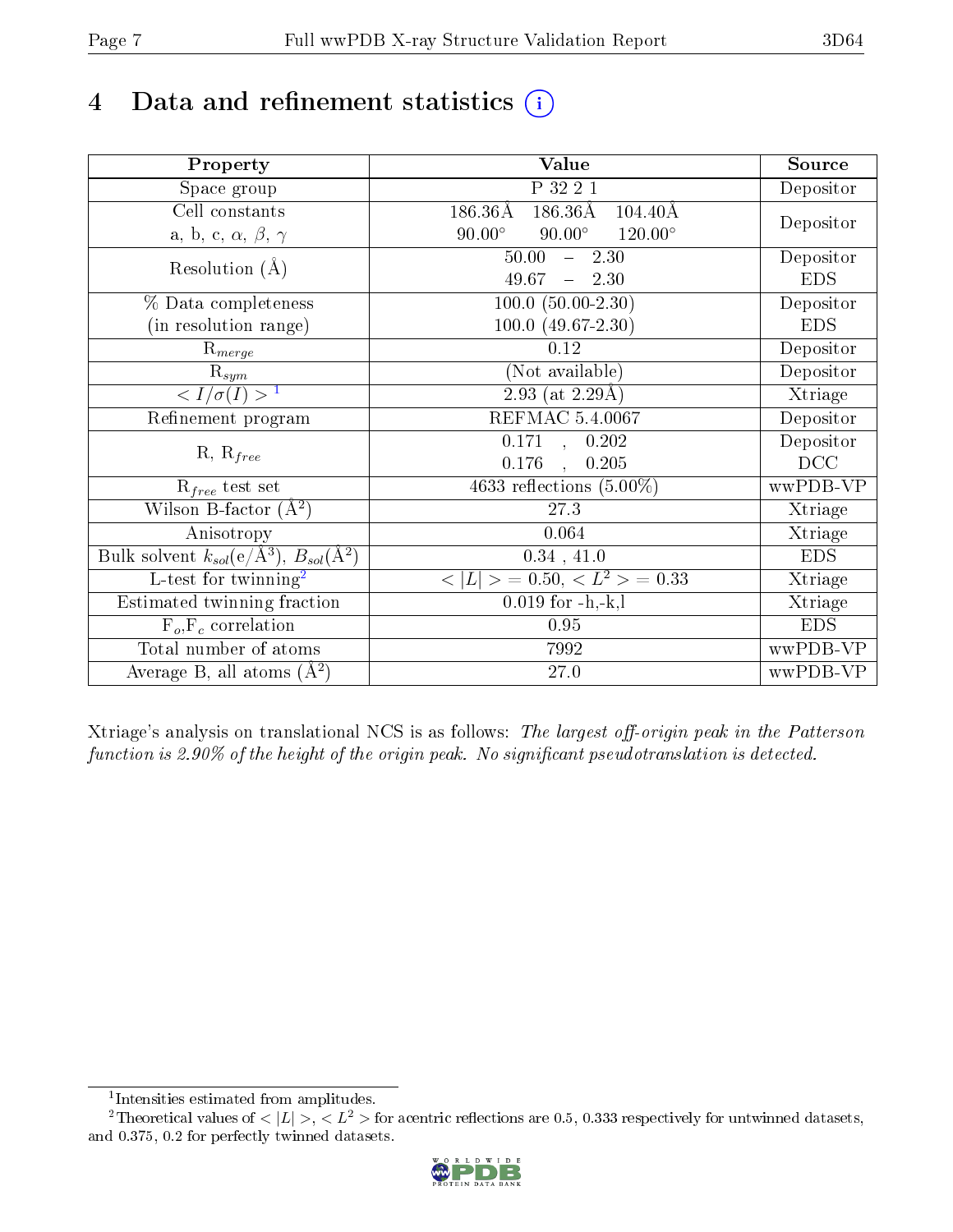# 5 Model quality  $(i)$

### 5.1 Standard geometry  $(i)$

Bond lengths and bond angles in the following residue types are not validated in this section: NAD

The Z score for a bond length (or angle) is the number of standard deviations the observed value is removed from the expected value. A bond length (or angle) with  $|Z| > 5$  is considered an outlier worth inspection. RMSZ is the root-mean-square of all Z scores of the bond lengths (or angles).

| Mol | Chain |      | Bond lengths | Bond angles |                 |  |
|-----|-------|------|--------------|-------------|-----------------|--|
|     |       | RMSZ | # $ Z  > 5$  | RMSZ        | $\# Z >5$       |  |
|     |       | 0.56 | 0/3678       | 0.64        | $2/4982(0.0\%)$ |  |
|     | В     | 0.56 | 0/3678       | 0.63        | 0/4983          |  |
| AH  | ΑH    | 0.56 | 0/7356       | 0.64        | $2/9965(0.0\%)$ |  |

Chiral center outliers are detected by calculating the chiral volume of a chiral center and verifying if the center is modelled as a planar moiety or with the opposite hand.A planarity outlier is detected by checking planarity of atoms in a peptide group, atoms in a mainchain group or atoms of a sidechain that are expected to be planar.

|  | $\mid$ Mol $\mid$ Chain $\mid$ #Chirality outliers $\mid$ #Planarity outliers $'$ |
|--|-----------------------------------------------------------------------------------|
|  |                                                                                   |

There are no bond length outliers.

All (2) bond angle outliers are listed below:

| $\sqrt{\text{Mol}}$ Chain   Res   Type |     | Atoms                            | Observed( $^{\circ}$ )   Ideal( $^{\circ}$ ) |        |
|----------------------------------------|-----|----------------------------------|----------------------------------------------|--------|
|                                        | 301 | ARG   NE-CZ-NH2   5.97           | 123.29                                       | 120.30 |
|                                        | 437 | $\text{ARG}$   NE-CZ-NH1   -5.43 | 117.59                                       | 120.30 |

There are no chirality outliers.

All (1) planarity outliers are listed below:

|  |     | $\mid$ Mol $\mid$ Chain $\mid$ Res $\mid$ Type $\mid$ Group |
|--|-----|-------------------------------------------------------------|
|  | 164 | THR   Peptide                                               |

### 5.2 Too-close contacts  $(i)$

In the following table, the Non-H and H(model) columns list the number of non-hydrogen atoms and hydrogen atoms in the chain respectively. The H(added) column lists the number of hydrogen

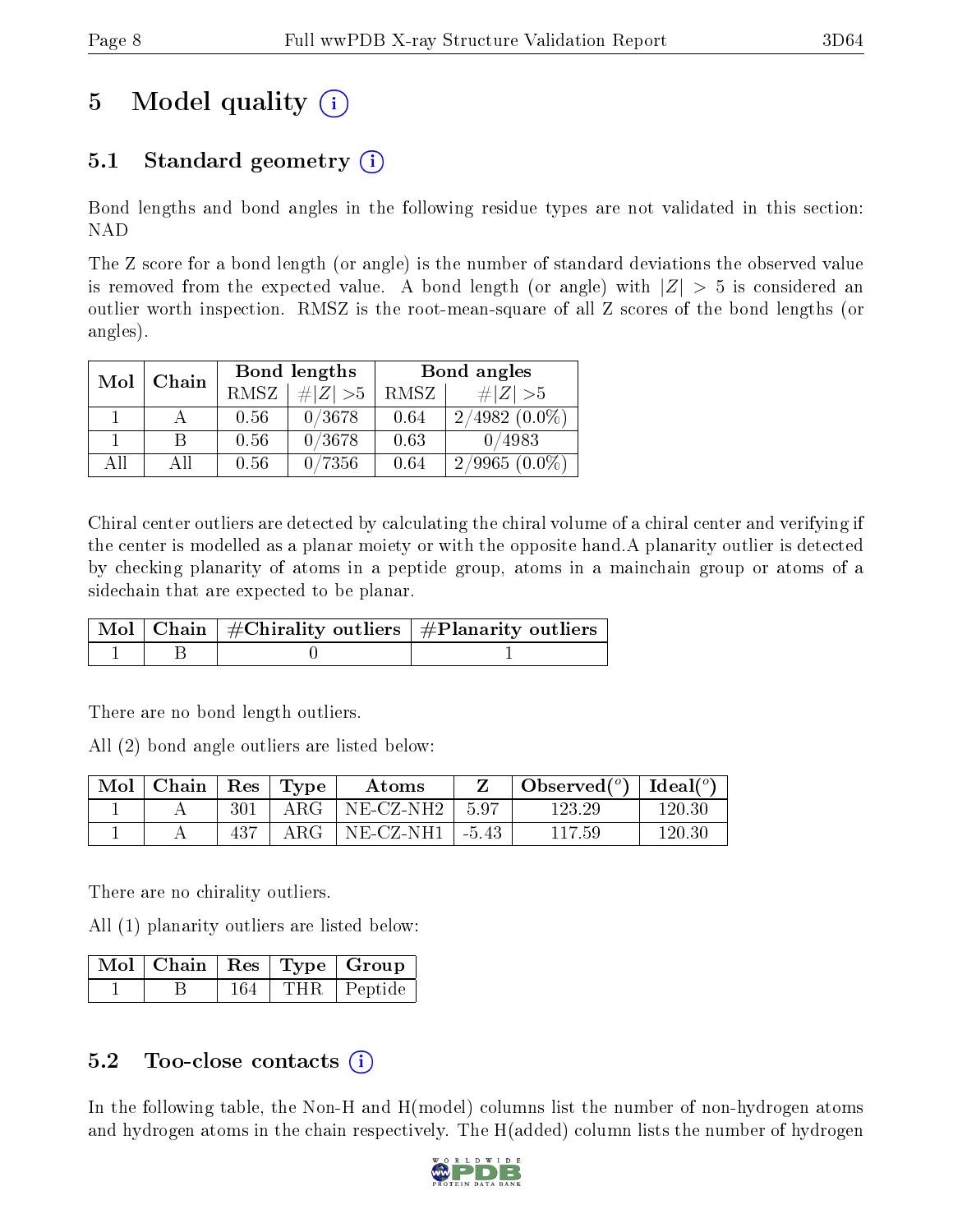| Mol |   |      | Chain   Non-H   $H (model)$ | H(added) | Clashes | $\vert$ Symm-Clashes |
|-----|---|------|-----------------------------|----------|---------|----------------------|
|     |   | 3598 |                             | 3537     | 20      |                      |
|     |   | 3598 |                             | 3530     | 25      |                      |
|     | ◠ | 44   |                             | 26       |         |                      |
|     |   |      |                             | 26       |         |                      |
|     |   | 369  |                             |          |         |                      |
|     |   | 339  |                             |          |         |                      |
|     |   | 7992 |                             | 7119     |         |                      |

atoms added and optimized by MolProbity. The Clashes column lists the number of clashes within the asymmetric unit, whereas Symm-Clashes lists symmetry related clashes.

The all-atom clashscore is defined as the number of clashes found per 1000 atoms (including hydrogen atoms). The all-atom clashscore for this structure is 3.

All (44) close contacts within the same asymmetric unit are listed below, sorted by their clash magnitude.

| Atom-1                                  | Atom-2             | Interatomic    | Clash         |  |
|-----------------------------------------|--------------------|----------------|---------------|--|
|                                         |                    | distance $(A)$ | overlap $(A)$ |  |
| 1:B:304:THR:HG22                        | 1:B:307:TYR:H      | 1.28           | 0.95          |  |
| 1: A: 411: ILE: O                       | 1: A: 415: THR: HB | 1.76           | 0.84          |  |
| 1: A:415:THR:HG21                       | 3:A:723:HOH:O      | 1.88           | 0.74          |  |
| 1:B:66:GLN:NE2                          | 3:B:1213:HOH:O     | 2.25           | 0.69          |  |
| 1: A:416: ARG: NH1                      | 1:A:419:GLU:HG3    | 2.12           | 0.64          |  |
| 1:B:152:LYS:HD3                         | 1:B:159:VAL:HG11   | 1.81           | 0.63          |  |
| 1:B:304:THR:HG23                        | 1:B:306:GLU:H      | 1.65           | 0.61          |  |
| 1: A:415:THR:HG22                       | 1:A:416:ARG:HG3    | 1.83           | 0.61          |  |
| 1:B:304:THR:HG21                        | 3: B: 939: HOH:O   | 2.00           | 0.60          |  |
| 1:B:175:ILE:HA                          | 1:B:186:TYR:OH     | 2.03           | 0.57          |  |
| 1:B:164:THR:HG22                        | 1:B:164:THR:O      | 2.07           | 0.55          |  |
| 1:B:165:ASN:O                           | 1:B:169:VAL:HG23   | 2.07           | 0.54          |  |
| 1:B:196:VAL:HG23                        | 1:B:218:PHE:CE2    | 2.42           | 0.54          |  |
| 1:A:12:GLN:N                            | 3:A:922:HOH:O      | 2.41           | 0.53          |  |
| 1: A:415:THR:CG2                        | 1: A:416: ARG:HG3  | 2.40           | 0.52          |  |
| 1:A:114:LEU:HD23                        | 3:A:957:HOH:O      | 2.11           | 0.51          |  |
| 1: A:443: ILE: HD12                     | 1:B:296:ALA:HB1    | 1.92           | 0.50          |  |
| 1: A:208:TYR:CE1                        | 1:A:424:VAL:HB     | 2.47           | 0.50          |  |
| 1: A:66: GLN:OE1                        | 1: A:399:MET:HG3   | 2.12           | 0.49          |  |
| 1:B:75:LYS:HD2                          | 1:B:104:THR:OG1    | 2.11           | 0.49          |  |
| 1:B:384:ARG:NH1                         | 3: B:928: HOH:O    | 2.45           | 0.49          |  |
| 1:B:175:ILE:HG22                        | 1:B:179:LEU:HD22   | 1.93           | 0.49          |  |
| $1:\overline{B}:164:\overline{THR}:CG2$ | 1:B:164:THR:O      | 2.61           | 0.48          |  |
| 1:B:345[B]:PHE:CE2                      | 1:B:346:ASP:OD1    | 2.67           | 0.47          |  |
| 1:A:75:LYS:HD2                          | 1: A:104:THR:OG1   | 2.15           | 0.47          |  |

Continued on next page...

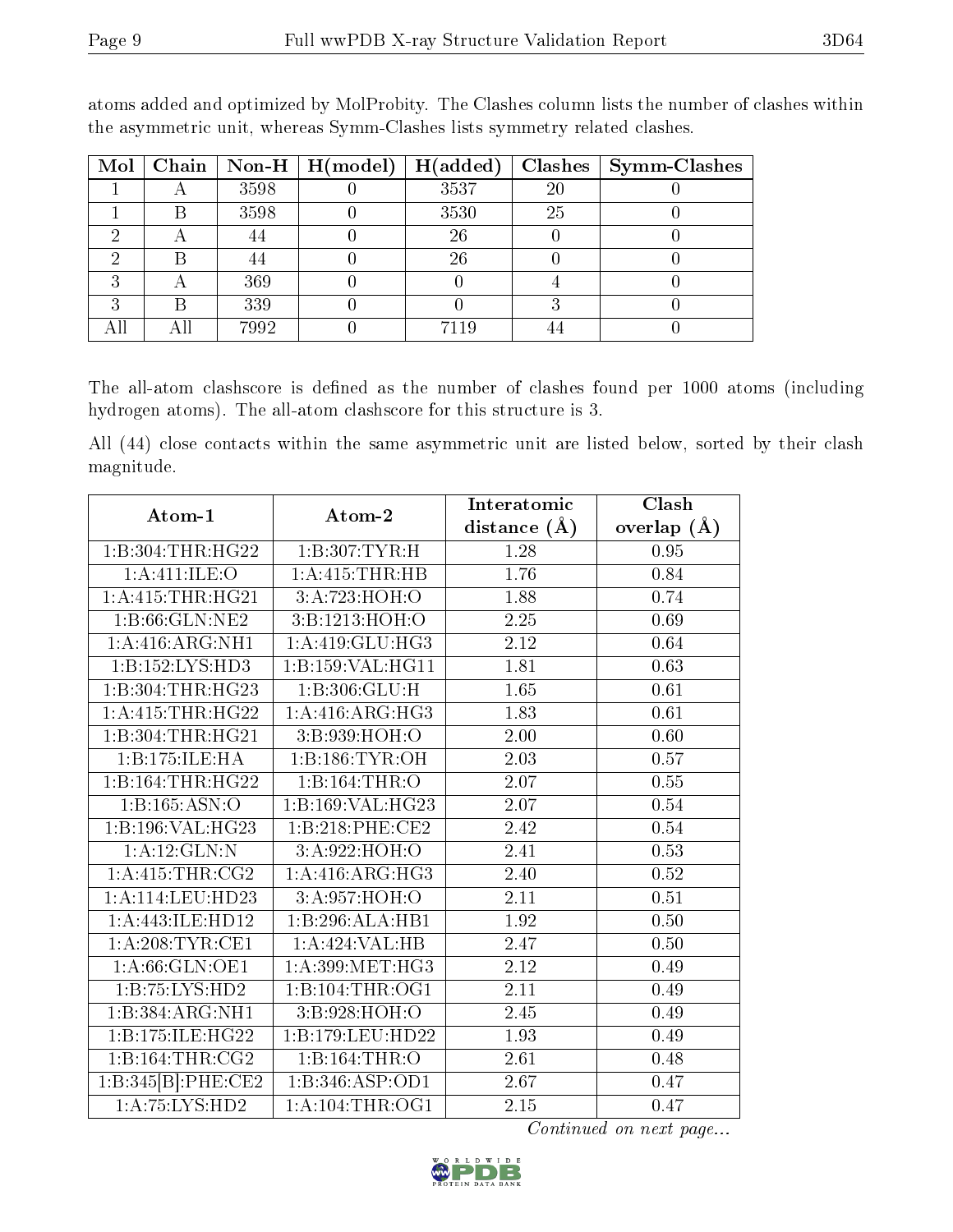| Atom-1                             | Atom-2               | Interatomic    | Clash         |
|------------------------------------|----------------------|----------------|---------------|
|                                    |                      | distance $(A)$ | overlap $(A)$ |
| 1: B: 196: VAL: CG2                | 1:B:218:PHE:CE2      | 3.00           | 0.45          |
| $1: A:402: SER: \overline{O}$      | 1:A:405:ASN:HB2      | 2.17           | 0.45          |
| 1:B:159:VAL:HG23                   | 1: B: 160: ILE: HG23 | 1.99           | 0.44          |
| 1:B:304:THR:CG2                    | 1:B:306:GLU:H        | 2.28           | 0.44          |
| 1:B:227:VAL:O                      | 1: B: 231: LYS: HG2  | 2.18           | 0.44          |
| 1: A:437: ARG:NH1                  | 3:A:788:HOH:O        | 2.51           | 0.44          |
| 1:B:227:VAL:HG21                   | 1:B:473:TYR:CE2      | 2.52           | 0.43          |
| 1:B:330:MET:O                      | 1:B:375:LYS:NZ       | 2.51           | 0.43          |
| 1: A:216:LEU:HA                    | 1:A:217:PRO:HD3      | 1.84           | 0.43          |
| 1:B:304:THR:HG22                   | 1:B:307:TYR:N        | 2.13           | 0.43          |
| 1: A:164:THR:OG1                   | 1: A: 165: ASN: N    | 2.52           | 0.43          |
| $1:A:175:\overline{\text{ILE:HA}}$ | 1: A:186: TYR:OH     | 2.18           | 0.43          |
| 1:B:179:LEU:HD13                   | 1:B:186:TYR:HE2      | 1.83           | 0.43          |
| 1: A:35: GLU:OE2                   | 1: A:442:ARG:NH2     | 2.48           | 0.42          |
| 1: B:211: GLU:OE2                  | 1:B:423:LYS:HB3      | 2.20           | 0.42          |
| 1:A:244:ASP:O                      | 1:A:248:ARG:HG3      | 2.20           | 0.41          |
| 1: A: 363: LYS: HB2                | 1: A: 364: PRO:CD    | 2.49           | 0.41          |
| 1:A:416:ARG:HH12                   | 1:A:419:GLU:HG3      | 1.83           | 0.40          |
| 1:B:363:LYS:HB2                    | 1: B: 364: PRO: CD   | 2.51           | 0.40          |

Continued from previous page...

There are no symmetry-related clashes.

#### 5.3 Torsion angles (i)

#### 5.3.1 Protein backbone (i)

In the following table, the Percentiles column shows the percent Ramachandran outliers of the chain as a percentile score with respect to all X-ray entries followed by that with respect to entries of similar resolution.

The Analysed column shows the number of residues for which the backbone conformation was analysed, and the total number of residues.

| Mol | Chain | Analysed         | Favoured             | Allowed   Outliers |          | Percentiles |
|-----|-------|------------------|----------------------|--------------------|----------|-------------|
|     |       | $461/494$ (93\%) | $-445(96\%)$         | $15(3\%)$          | $1(0\%)$ | 47<br>58    |
|     |       | 461/494(93%)     | 449 (97\%)           | 11 $(2%)$          | $1(0\%)$ | 58          |
| All | All   | 922/988(93%)     | $^{\circ}$ 894 (97%) | $26(3\%)$          | $2(0\%)$ | 58          |

All (2) Ramachandran outliers are listed below:

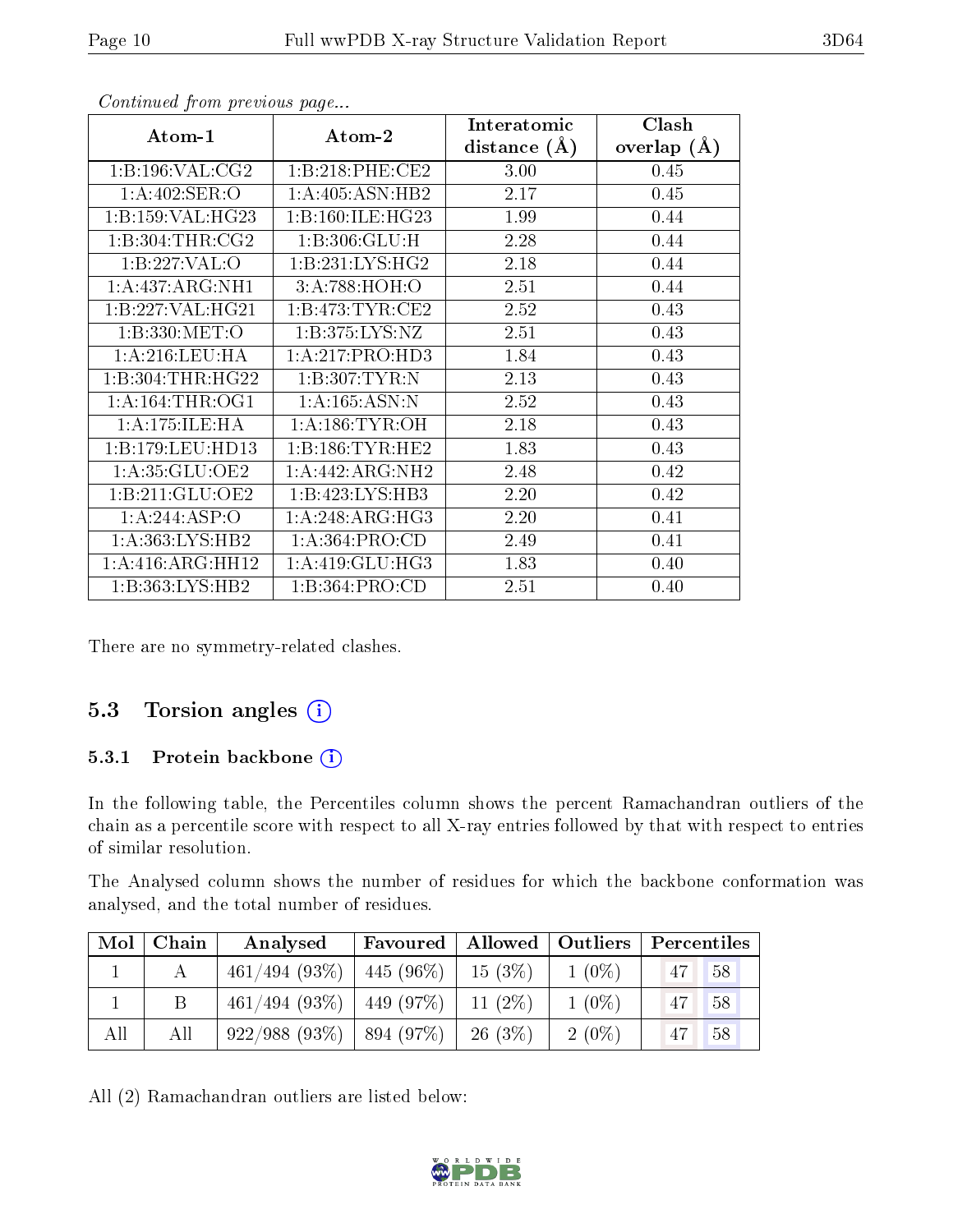| Mol | Chain | Res | L'ype |
|-----|-------|-----|-------|
|     |       |     |       |
|     |       |     |       |

#### 5.3.2 Protein sidechains  $(i)$

In the following table, the Percentiles column shows the percent sidechain outliers of the chain as a percentile score with respect to all X-ray entries followed by that with respect to entries of similar resolution.

The Analysed column shows the number of residues for which the sidechain conformation was analysed, and the total number of residues.

| Mol | Chain | Analysed         | Rotameric   Outliers |           | Percentiles |
|-----|-------|------------------|----------------------|-----------|-------------|
|     |       | $374/399(94\%)$  | 366 (98%)            | $8(2\%)$  | 70<br>53    |
|     |       | $374/399$ (94\%) | 366 (98%)            | $8(2\%)$  | 70<br>53    |
| All | All   | $748/798(94\%)$  | 732 (98%)            | 16 $(2%)$ | 53          |

All (16) residues with a non-rotameric sidechain are listed below:

| Mol          | Chain              | Res | Type        |
|--------------|--------------------|-----|-------------|
| 1            | А                  | 61  | LEU         |
| $\mathbf{1}$ | $\overline{A}$     | 77  | LEU         |
| $\mathbf{1}$ | $\overline{\rm A}$ | 180 | GLU         |
| $\mathbf{1}$ | $\overline{A}$     | 215 | <b>ARG</b>  |
| $\mathbf{1}$ | $\overline{\rm A}$ | 223 | <b>VAL</b>  |
| $\mathbf 1$  | $\overline{\rm A}$ | 301 | ARG         |
| $\mathbf{1}$ | $\overline{A}$     | 368 | <b>HIS</b>  |
| $\mathbf{1}$ | $\overline{\rm A}$ | 415 | THR         |
| $\mathbf{1}$ | B                  | 61  | LEU         |
| $\mathbf{1}$ | B                  | 148 | ILE         |
| $\mathbf 1$  | B                  | 151 | ${\rm SER}$ |
| $\mathbf{1}$ | B                  | 176 | GLU         |
| $\mathbf 1$  | B                  | 179 | LEU         |
| $\mathbf{1}$ | B                  | 187 | SER         |
| $\mathbf{1}$ | B                  | 304 | THR         |
| 1            | В                  | 368 | НIS         |

Some sidechains can be flipped to improve hydrogen bonding and reduce clashes. There are no such sidechains identified.

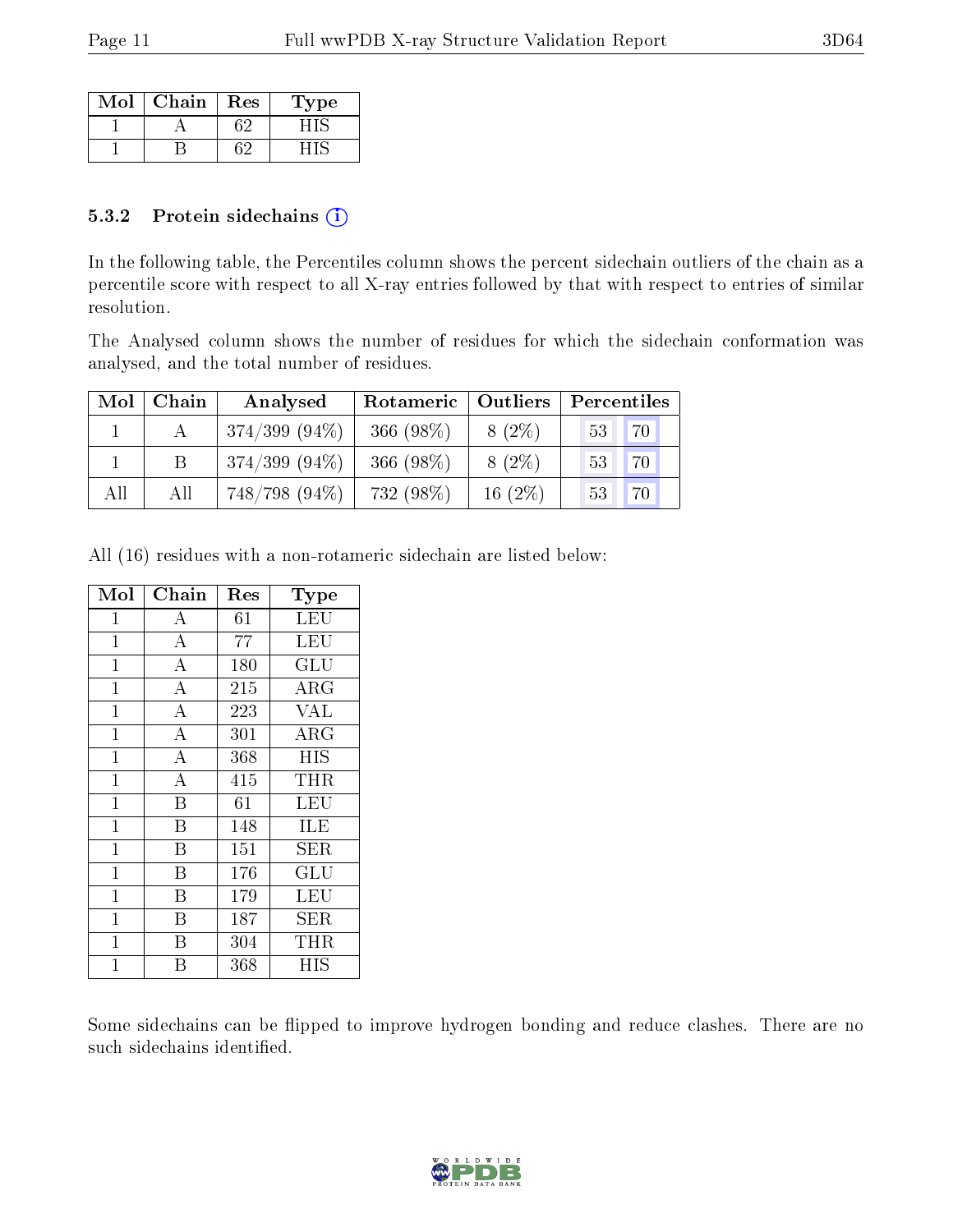#### $5.3.3$  RNA  $(i)$

There are no RNA molecules in this entry.

#### 5.4 Non-standard residues in protein, DNA, RNA chains (i)

There are no non-standard protein/DNA/RNA residues in this entry.

#### 5.5 Carbohydrates (i)

There are no carbohydrates in this entry.

### 5.6 Ligand geometry  $(i)$

2 ligands are modelled in this entry.

In the following table, the Counts columns list the number of bonds (or angles) for which Mogul statistics could be retrieved, the number of bonds (or angles) that are observed in the model and the number of bonds (or angles) that are defined in the Chemical Component Dictionary. The Link column lists molecule types, if any, to which the group is linked. The Z score for a bond length (or angle) is the number of standard deviations the observed value is removed from the expected value. A bond length (or angle) with  $|Z| > 2$  is considered an outlier worth inspection. RMSZ is the root-mean-square of all Z scores of the bond lengths (or angles).

| Mol<br>Type |            | Chain   Res |     |        | Link       |      | Bond lengths |          |      | Bond angles |  |
|-------------|------------|-------------|-----|--------|------------|------|--------------|----------|------|-------------|--|
|             |            |             |     |        | Counts     | RMSZ | # Z          | Counts   | RMSZ | #<br> Z     |  |
|             | <b>NAD</b> |             | 601 |        | 42, 48, 48 | 1.54 | $3(7\%)$     | 50,73,73 | 1.63 | 6 $(12\%)$  |  |
|             | NAE        |             | 601 | $\sim$ | 42, 48, 48 | 1.55 | $4(9\%)$     | 50,73,73 | 1.41 | 6 $(12%)$   |  |

In the following table, the Chirals column lists the number of chiral outliers, the number of chiral centers analysed, the number of these observed in the model and the number defined in the Chemical Component Dictionary. Similar counts are reported in the Torsion and Rings columns. '-' means no outliers of that kind were identified.

|     |     |        | Mol   Type   Chain   Res   Link   Chirals | <b>Torsions</b>                | Rings |
|-----|-----|--------|-------------------------------------------|--------------------------------|-------|
| NAD | 601 | $\sim$ | <b>Contract Contract</b>                  | $\frac{5}{26/62/62}$   0/5/5/5 |       |
| NAD | 601 | $\sim$ | <b>Contract Contract</b>                  | $\frac{5}{26/62/62}$   0/5/5/5 |       |

All (7) bond length outliers are listed below:

|  |  | $\lceil$ Mol $\rceil$ Chain $\lceil$ Res $\lceil$ Type $\lceil$ Atoms | $Z \perp \text{Observed(A)}   \text{Ideal(A)}  $ |  |
|--|--|-----------------------------------------------------------------------|--------------------------------------------------|--|
|  |  | 601   NAD   O7N-C7N   7.47                                            | L.38                                             |  |

Continued on next page...

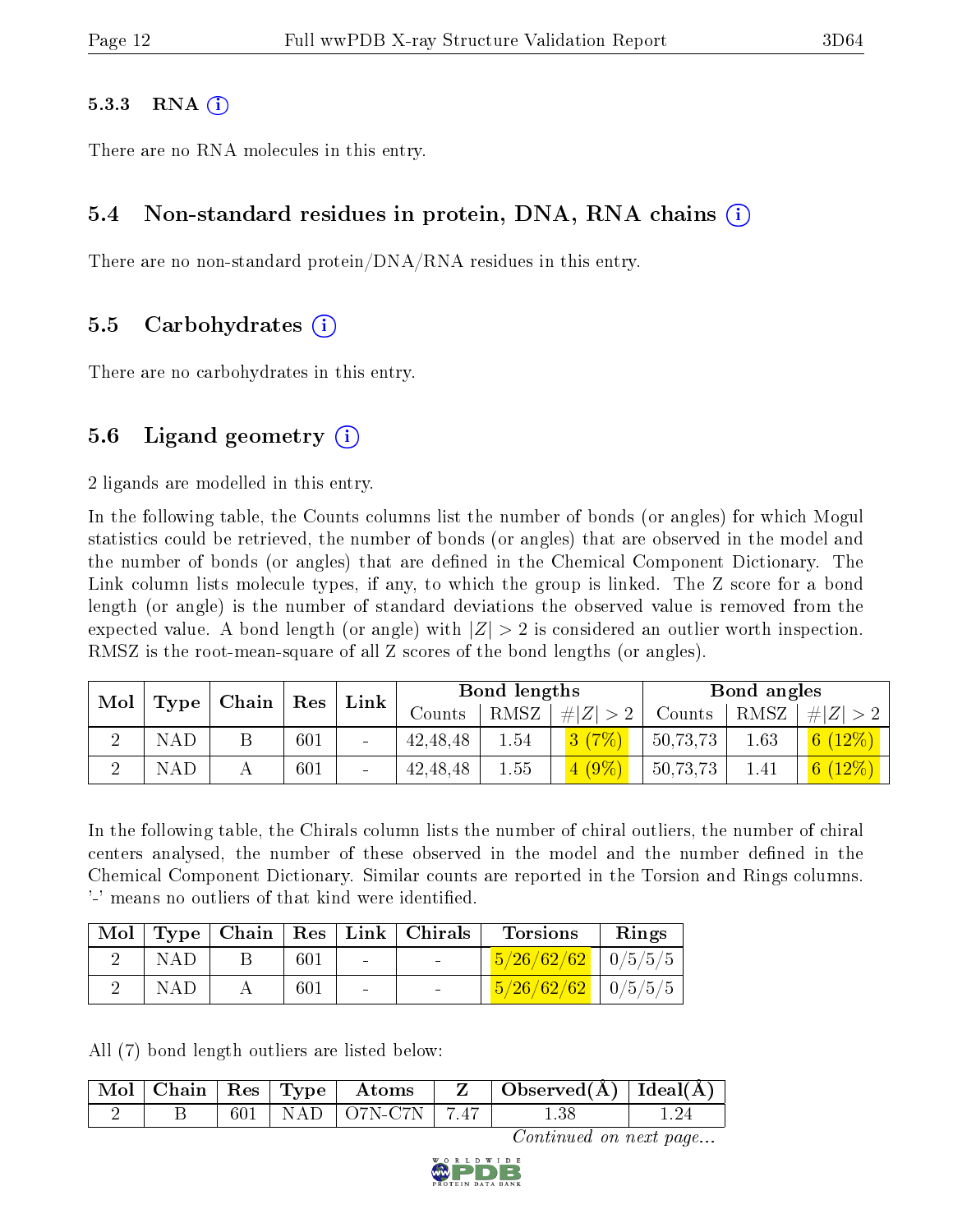|--|

| Mol            | Chain | Res | Type       | Atoms     | Z       | Observed $(A)$ | Ideal(A) |
|----------------|-------|-----|------------|-----------|---------|----------------|----------|
| -2             | А     | 601 | <b>NAD</b> | O7N-C7N   | 6.79    | 1.37           | 1.24     |
| $\overline{2}$ | А     | 601 | <b>NAD</b> | $C2A-N3A$ | 3.94    | 1.38           | 1.32     |
| $\overline{2}$ | B     | 601 | <b>NAD</b> | $C2A-N3A$ | 3.57    | 1.37           | 1.32     |
| $\overline{2}$ | В     | 601 | <b>NAD</b> | $C2A-N1A$ | 2.27    | 1.38           | 1.33     |
| 2              | А     | 601 | <b>NAD</b> | $C2A-N1A$ | 2.24    | 1.38           | 1.33     |
| 2              | А     | 601 | NAD        | $O4B-C4B$ | $-2.08$ | 1.40           | 1.45     |

Continued from previous page...

All (12) bond angle outliers are listed below:

| Mol            | Chain | Res | Type       | Atoms                                    | Z       | Observed $(^\circ)$ | $\text{Ideal}({}^o)$ |
|----------------|-------|-----|------------|------------------------------------------|---------|---------------------|----------------------|
| $\overline{2}$ | Β     | 601 | <b>NAD</b> | $O3B$ -C <sub>3</sub> B-C <sub>4</sub> B | 6.42    | 129.62              | 111.05               |
| $\overline{2}$ | В     | 601 | NAD        | $N3A$ -C <sub>2</sub> A-N <sub>1</sub> A | $-5.83$ | 119.57              | 128.68               |
| $\overline{2}$ | А     | 601 | <b>NAD</b> | N3A-C2A-N1A                              | $-5.05$ | 120.78              | 128.68               |
| $\overline{2}$ | А     | 601 | <b>NAD</b> | C3N-C7N-N7N                              | 4.13    | 122.70              | 117.75               |
| $\overline{2}$ | В     | 601 | NAD        | $C1B-N9A-C4A$                            | $-3.15$ | 121.11              | 126.64               |
| $\overline{2}$ | А     | 601 | NAD        | $O2N-PN-O1N$                             | 2.38    | 124.00              | 112.24               |
| $\overline{2}$ | А     | 601 | NAD        | C1B-N9A-C4A                              | $-2.34$ | 122.53              | 126.64               |
| $\overline{2}$ | В     | 601 | <b>NAD</b> | PN-03-PA                                 | $-2.30$ | 124.95              | 132.83               |
| $\overline{2}$ | А     | 601 | NAD        | O7N-C7N-N7N                              | $-2.12$ | 119.56              | 122.58               |
| $\overline{2}$ | А     | 601 | NAD        | PN-03-PA                                 | $-2.11$ | 125.58              | 132.83               |
| $\overline{2}$ | В     | 601 | NAD        | $O4B-C1B-C2B$                            | $-2.09$ | 103.87              | 106.93               |
| $\overline{2}$ | В     | 601 | <b>NAD</b> | $O2N-PN-O1N$                             | 2.02    | 122.22              | 112.24               |

There are no chirality outliers.

All (10) torsion outliers are listed below:

| $\operatorname{Mol}$ | Chain | Res | Type       | Atoms                               |
|----------------------|-------|-----|------------|-------------------------------------|
| 2                    | B     | 601 | NAD        | O4D-C1D-N1N-C2N                     |
| 2                    | B     | 601 | NAD        | O4D-C1D-N1N-C6N                     |
| 2                    | В     | 601 | NAD        | $C2D- C1D-N1N- C2N$                 |
| 2                    | В     | 601 | <b>NAD</b> | $C2D- C1D- N1N-C6N$                 |
| 2                    | А     | 601 | NAD        | $\overline{O4D}$ -C1D-N1N-C2N       |
| 2                    | A     | 601 | NAD        | $O4D-C1D-N1N-C6N$                   |
| 2                    | А     | 601 | NAD        | $\overline{\text{C2D-C1D-N1N-C2N}}$ |
| 2                    | А     | 601 | NAD        | C2D-C1D-N1N-C6N                     |
| 2                    | В     | 601 | NAD        | $O4B-C4B-C5B-O5B$                   |
| 2                    | А     | 601 | <b>NAD</b> | $O4B-C4B-C5B-O5B$                   |

There are no ring outliers.

No monomer is involved in short contacts.

The following is a two-dimensional graphical depiction of Mogul quality analysis of bond lengths,

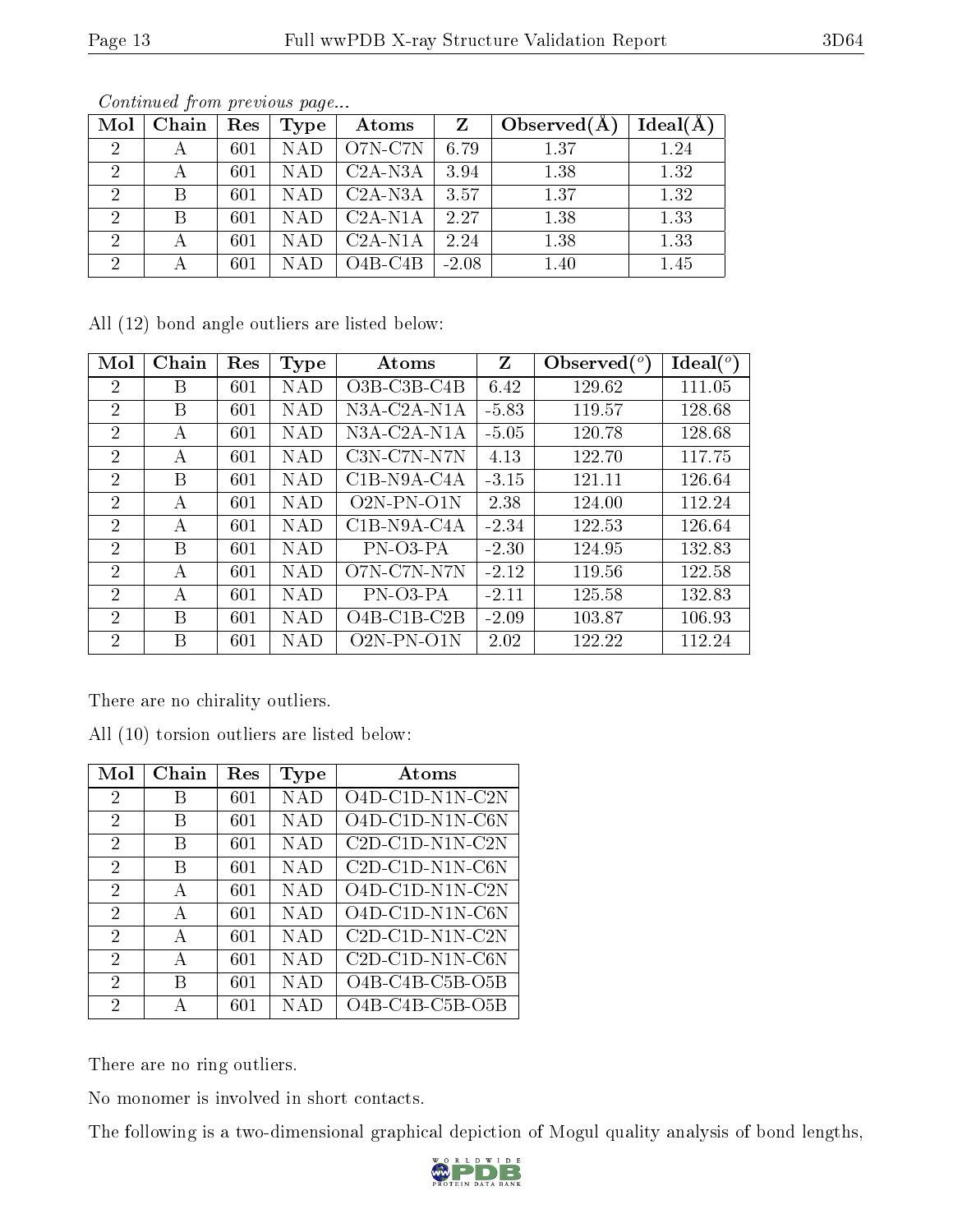bond angles, torsion angles, and ring geometry for all instances of the Ligand of Interest. In addition, ligands with molecular weight > 250 and outliers as shown on the validation Tables will also be included. For torsion angles, if less then 5% of the Mogul distribution of torsion angles is within 10 degrees of the torsion angle in question, then that torsion angle is considered an outlier. Any bond that is central to one or more torsion angles identified as an outlier by Mogul will be highlighted in the graph. For rings, the root-mean-square deviation (RMSD) between the ring in question and similar rings identified by Mogul is calculated over all ring torsion angles. If the average RMSD is greater than 60 degrees and the minimal RMSD between the ring in question and any Mogul-identified rings is also greater than 60 degrees, then that ring is considered an outlier. The outliers are highlighted in purple. The color gray indicates Mogul did not find sufficient equivalents in the CSD to analyse the geometry.



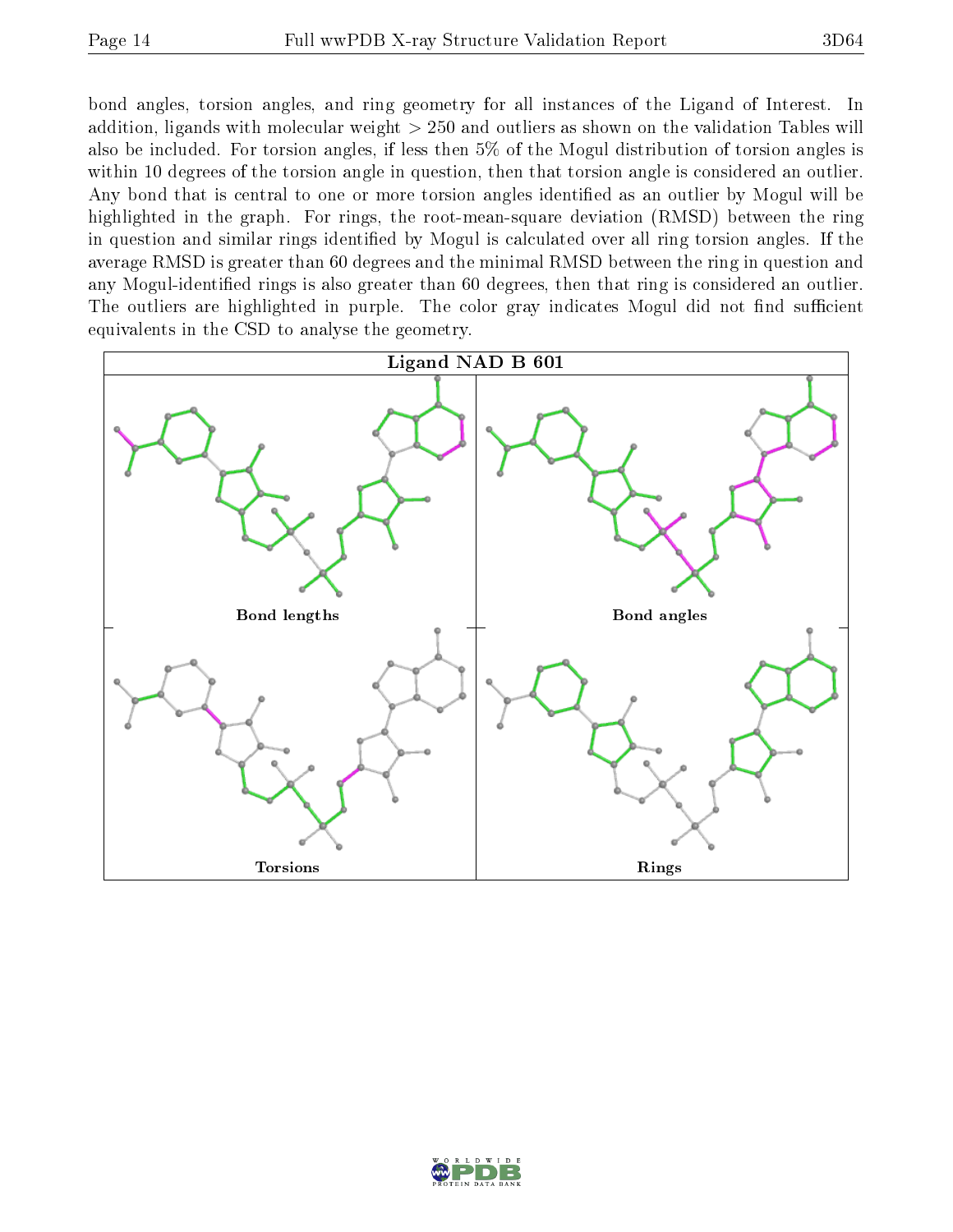

### 5.7 [O](https://www.wwpdb.org/validation/2017/XrayValidationReportHelp#nonstandard_residues_and_ligands)ther polymers (i)

There are no such residues in this entry.

# 5.8 Polymer linkage issues (i)

There are no chain breaks in this entry.

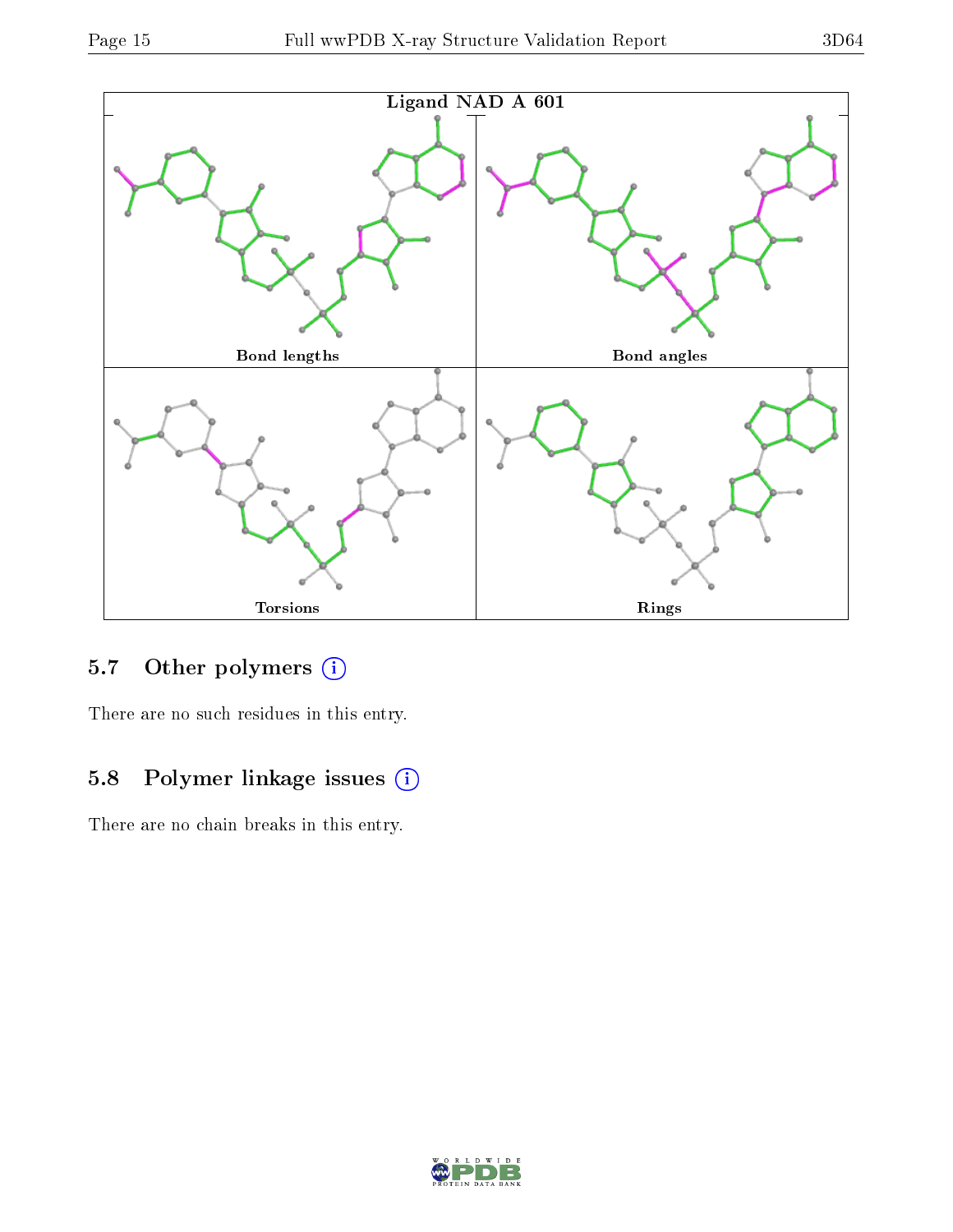# 6 Fit of model and data  $\left( \cdot \right)$

# 6.1 Protein, DNA and RNA chains (i)

In the following table, the column labelled  $#RSRZ>2'$  contains the number (and percentage) of RSRZ outliers, followed by percent RSRZ outliers for the chain as percentile scores relative to all X-ray entries and entries of similar resolution. The OWAB column contains the minimum, median,  $95<sup>th</sup>$  percentile and maximum values of the occupancy-weighted average B-factor per residue. The column labelled  $Q< 0.9$  lists the number of (and percentage) of residues with an average occupancy less than 0.9.

| Mol | Chain | Analysed        | ${ <\hspace{-1.5pt}{\mathrm{RSRZ}} \hspace{-1.5pt}>}$ | $\#\text{RSRZ}\text{>2}$ |  | $\vert$ OWAB( $\rm \AA^2)$ ) | $\mathrm{Q}{<}0.9$ |
|-----|-------|-----------------|-------------------------------------------------------|--------------------------|--|------------------------------|--------------------|
|     |       | 462/494(93%)    | $-0.54$                                               | $2(0\%)$ 92 95           |  | 14, 24, 40, 58               |                    |
|     |       | 462/494(93%)    | $-0.36$                                               | $4(0\%)$ 84 88           |  | 15, 26, 44, 65               |                    |
| All | All   | $924/988(93\%)$ | $-0.45$                                               | $6(0\%)$ 89 92           |  | 14, 25, 42, 65               |                    |

All (6) RSRZ outliers are listed below:

| Mol | Chain | Res | Type       | <b>RSRZ</b> |
|-----|-------|-----|------------|-------------|
|     |       | 164 | <b>THR</b> | 4.0         |
|     |       | 161 | ALA        | 2.7         |
|     |       | 12  | <b>GLN</b> | 2.4         |
|     |       | 181 | <b>ILE</b> | 2.4         |
|     |       | 164 | <b>THR</b> | 2.4         |
|     |       | 180 | GLU        | 2.3         |

### 6.2 Non-standard residues in protein, DNA, RNA chains  $(i)$

There are no non-standard protein/DNA/RNA residues in this entry.

### 6.3 Carbohydrates (i)

There are no carbohydrates in this entry.

### 6.4 Ligands  $(i)$

In the following table, the Atoms column lists the number of modelled atoms in the group and the number defined in the chemical component dictionary. The B-factors column lists the minimum, median,  $95<sup>th</sup>$  percentile and maximum values of B factors of atoms in the group. The column labelled  $Q< 0.9$ ' lists the number of atoms with occupancy less than 0.9.

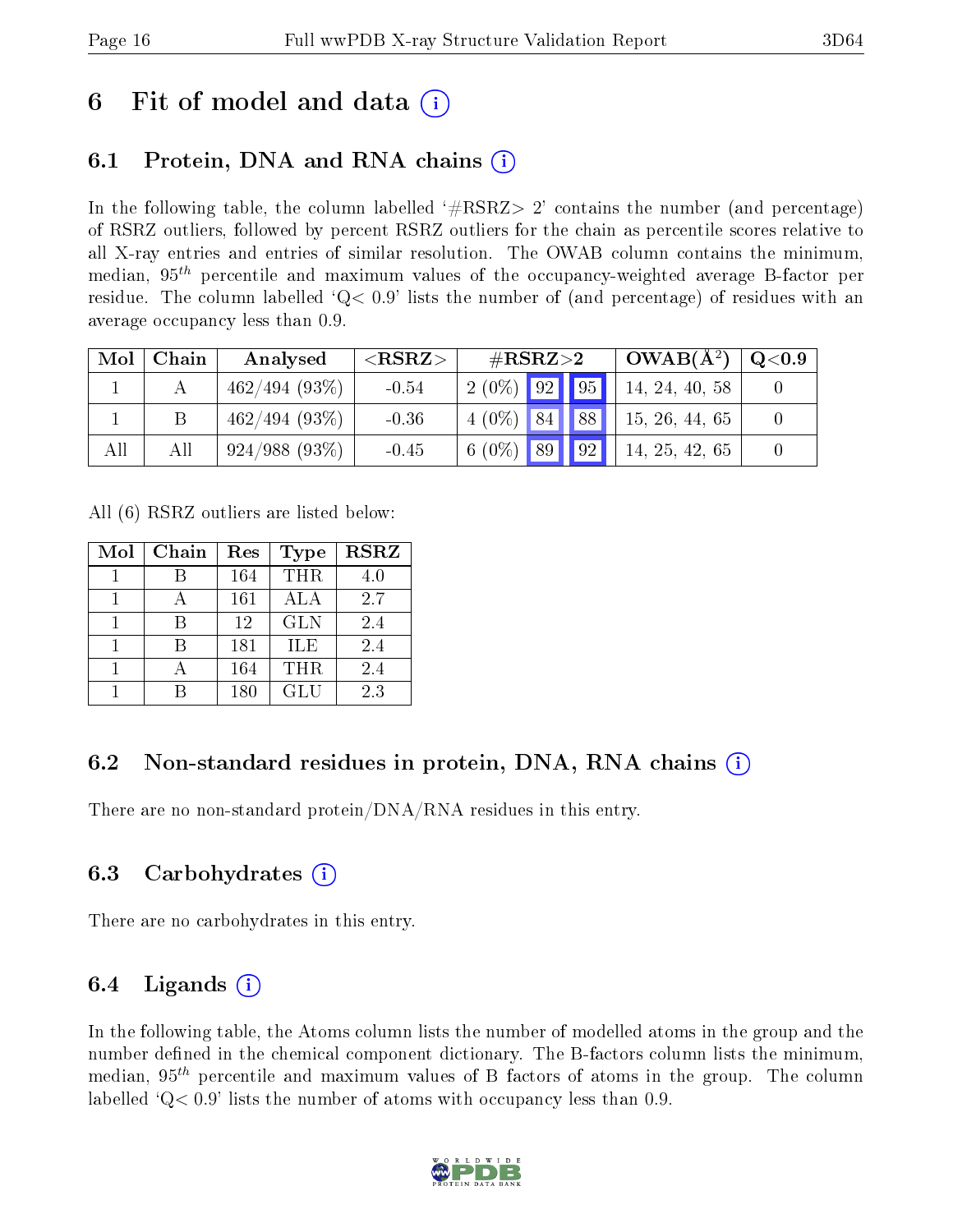|            |     |       |      |      | $\mid$ Mol $\mid$ Type $\mid$ Chain $\mid$ Res $\mid$ Atoms $\mid$ RSCC $\mid$ RSR $\mid$ B-factors(A <sup>2</sup> ) $\mid$ Q<0.9 |  |
|------------|-----|-------|------|------|-----------------------------------------------------------------------------------------------------------------------------------|--|
| NAD.       | 601 | 44/44 | 0.99 | 0.09 | 14, 16, 18, 19                                                                                                                    |  |
| <b>NAD</b> | 601 | 44/44 | 0.99 | 0.10 | 12.15.18.19                                                                                                                       |  |

The following is a graphical depiction of the model fit to experimental electron density of all instances of the Ligand of Interest. In addition, ligands with molecular weight  $> 250$  and outliers as shown on the geometry validation Tables will also be included. Each fit is shown from different orientation to approximate a three-dimensional view.